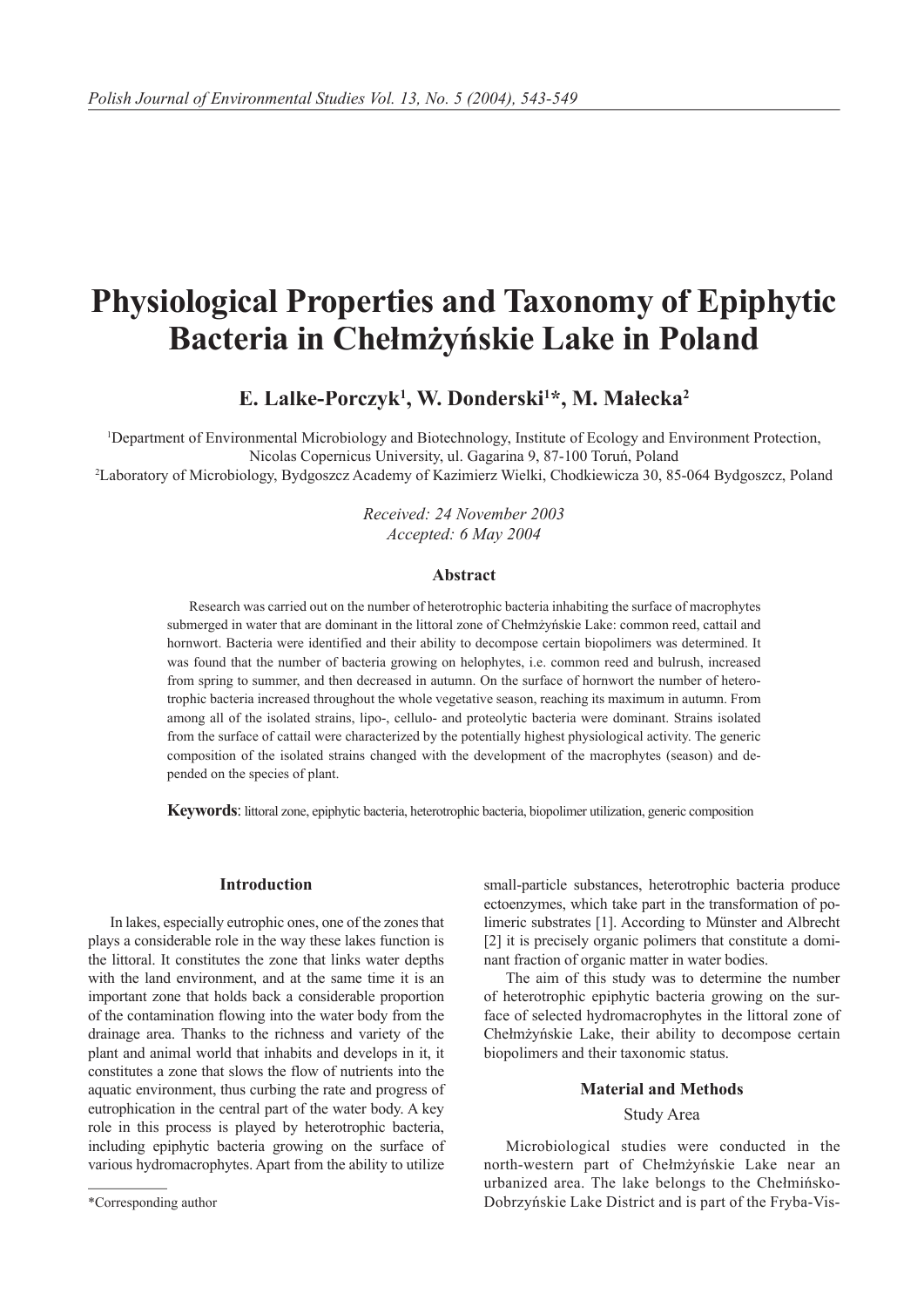tula catchment area. It is a channel-type water body. Its surface area is about 271.1 ha, average depth about 6 m., and maximum depth 27.1 m. The lake is situated 20 km from Toruń. Buildings from the town of Chełmża adjoin its north western shore. The lake's shoreline is not mainly flat and, to a large extent, covered with macrophytes. About 70% of the lake's drainage area is covered by agricultural land.

#### Sampling

15-centimetre sections of common reed shoots (*Phragmites australis* (Cav.) Trin. ex Steudel) and cattail shoots (*Typha latifolia L.*) lying beneath the water surface and whole hornwort shoots (*Ceratophyllum demersum*  L.) were collected for microbiological tests. These plants grow abundantly in the littoral zone of Chełmżyńskie Lake. The sites where plants were collected are indicated in Fig. 1.

The plant matter was transferred into sterile glass jars and covered with lake water from the collection site. The samples were transported to the laboratory in containers filled with ice, inside which the temperature did not exceed  $+7$  °C. The time from the moment of collecting the samples to conducting the analyses did not exceed 2 hours.

Material for analysis was collected in accordance with the development cycle of the plant: in spring (23 May 02) - the period when young shoots appear; in summer (10 July 02) - the period when plants flower; and in autumn (16 October 02) - at the time when the shoots are growing old and dying.

At the same time, certain physico-chemical properties of the water were determined *in situ*: temperature and oxygen content were determined with an oxygen meter  $(DO<sub>2</sub> - Meter, Jenway - U.K., type 9071),$  the transparency of the water using a Secchi disc, the pH of the water using an electronic pH-meter N-5122 (Mera-Elwro) and the electrolytic conductivity of the water using a conductometer CM - 204 (Slandi).



Fig. 1. Outline of Chełmżyńskie Lake.

Explanations: sites of occurrence and collection of hydromacrophytes, I - cattail, II - common reed, III - hornwort.

# Estimating the Numbers of Heterotrophic Bacteria and Isolation of Bacterial Strains

In order to determine the number of heterotrophic bacteria inhabiting the surface of the studied plants 10 g of the epidermis of common reed and cattail and 10 g of hornwort shoots were collected. A volume of 90 cm3 sterile buffer water [3] was added to these samples and they were homogenized in a homogenizer for 2 minutes at 4000 rpm. The resulting homogenates were diluted 10 times with sterile buffer water. These dilutions were seeded on the surface of iron-peptonic medium (IPA) according to Ferrer et al. [4]. After 10 days of incubating the plates at a temperature of 20°C the bacterial colonies that had grown were counted. The number of bacteria on the surface of the plants was expressed as the number of cells per g dry plant mass. Then 120 randomly selected epiphytic bacterial colonies from the whole surface of the plates or from particular sectors were transplanted onto semi-liquid iron-peptonic medium (5 g agar/l). These strains were grown for 6 days at 20°C. After checking the purity of the cultures, 100 strains were used each time for further tests. These bacteria were transplanted every 3 months onto fresh semi-liquid IPA medium and kept at a temperature of +4°C.

# Physiological Properties

The isolated epiphytic bacteria were seeded onto a series of testing media containing various organic compounds. In the tests the decomposition of the following multi-particle compounds were taken into account: proteins (casein and gelatine), fat (tributyrin), starch, cellulose, pectin and chitin. The media were prepared after Donderski [5]. The coefficient of physiological activity (CA) of the bacteria was calculated according to the formula proposed by Dahlbäck et al. [6]:

$$
CA = \frac{\sum_{i=1}^{n}}{n}
$$

where  $a_i$  - percentage of strains displaying particular physiological properties, n - number of tests conducted.

# Identification of Bacteria

Strains were identified based on the diagnosis schema proposed by Shewan et al. [7], Allen et al. [8] and Bergey's Manual et al. [9]. In the tests, apart from the ability to decompose selected polimers, the following tests were taken into account: morphology of bacteria, mobility, fluorescein production, oxidase production, arginine dihydrolase production, indole production, phosphatase production, ornithine decarboxylase production, citrate utilization, Tween degradation, maltose utilization, sodium formate utilization, lecithin degradation, aesculin hydrolysis, gluconate oxidation, methyl red test, Voges –Proskauer reaction, growth at 4ºC and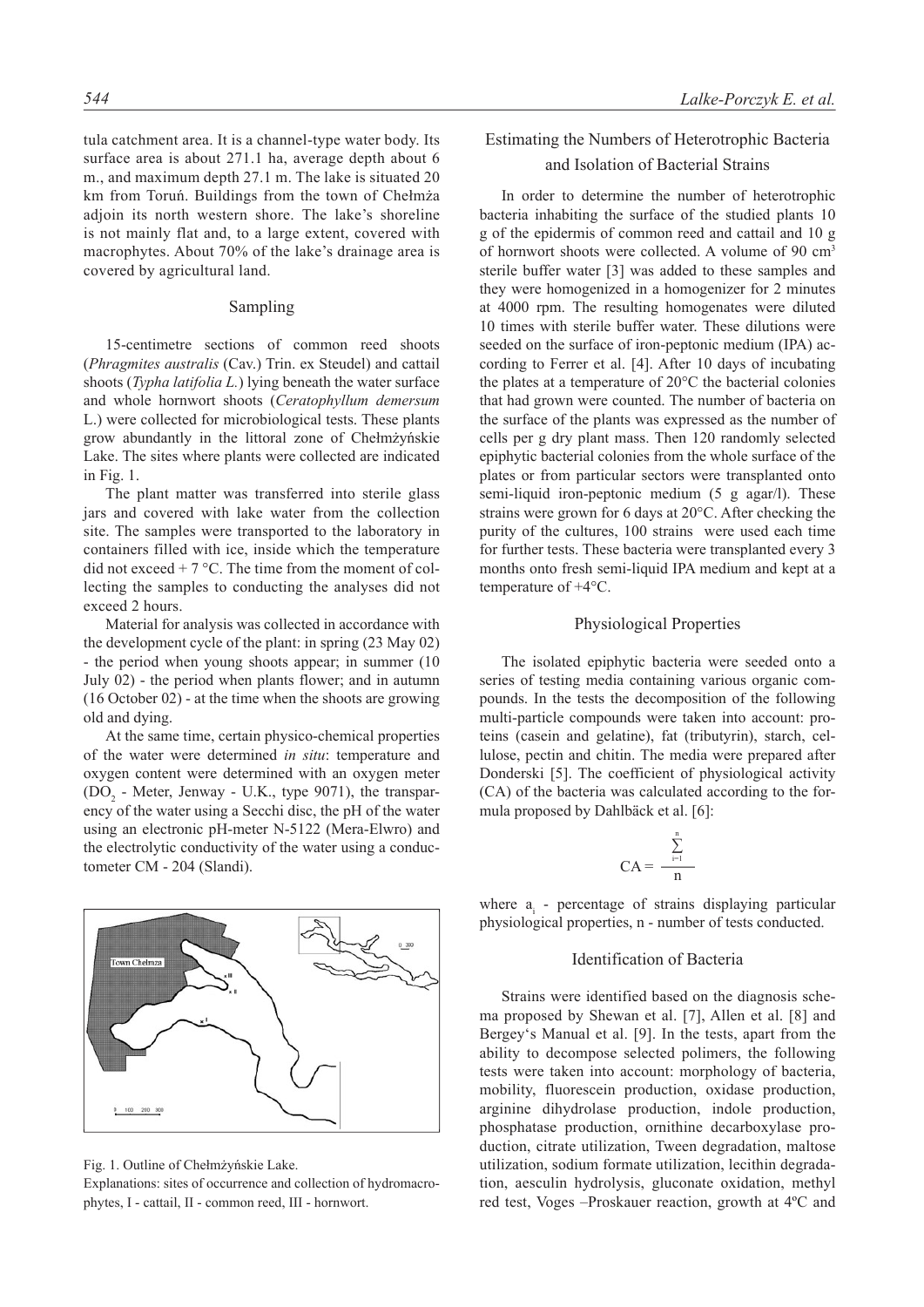|  |  | the contract of the contract of the contract of the contract of the contract of the contract of the contract of |
|--|--|-----------------------------------------------------------------------------------------------------------------|
|  |  |                                                                                                                 |
|  |  |                                                                                                                 |
|  |  |                                                                                                                 |

| <b>PARAMETER</b>                                           | <b>SEASON</b>        |                     |                     |  |  |  |
|------------------------------------------------------------|----------------------|---------------------|---------------------|--|--|--|
|                                                            | Spring               | Summer              |                     |  |  |  |
| Temperature $[^{\circ}C]$                                  | $19.6(19.4-19.8)$    | $23.1(22.4-24.2)$   | $14.2(14.0 - 14.3)$ |  |  |  |
| Transparence $[m]$                                         | 3.25                 | 2.00                | 2.50                |  |  |  |
| Oxygen content $[mg \cdot L^{-1}]$                         | $8.3(6.5-9.4)$       | $4.1(3.7 - 4.7)$    | $8.4(8.1-8.6)$      |  |  |  |
| Oxygen saturation of water $[\%]$                          | $91.7(76.3 - 101.7)$ | $48.9(42.2 - 57.2)$ | $84.7(83.8-85.9)$   |  |  |  |
| Electrolytic conductivity $\lceil mS \cdot cm^{-1} \rceil$ | $860.3 (859 - 862)$  | $772.3(761 - 787)$  | $364.7(350-392)$    |  |  |  |
| pH                                                         | $8.8(8.7-8.9)$       | $8.5(8.3-8.8)$      | $9.1(9.0-9.2)$      |  |  |  |

Table 1. Some physico-chemical properties of the water in Chełmżyńskie Lake (the range of variability of the parameters among the plant sites is given in brackets).

37ºC, growth in a 4% and 6% NaCl solution, growth on TCBS agar, growth on McConkey agar and L-arabinose utilization.

#### **Results**

Changes in certain physico-chemical parameters of the water at the sites where macrophytes were collected are presented in Table 1. The highest temperature of the water was found in the surface layer of the littoral in summer, and the lowest in autumn. The differences between the temperature of the water at the three selected study sites varied depending on the season from 0.2 to 1.8°C.

The transparency of the water measured using a Secchi disc reached values of between 2 and 3.25 m during the studied periods. The greatest transparency of the water was observed in spring and the poorest in summer.

It follows from the tests on the content of oxygen dissolved in the water and the saturation of the water with oxygen that the amount of it in the water was considerably higher in spring and autumn than in summer. The average saturation of the water with oxygen during the studied seasons varied from 48.9% to 91.7%.

The electrolytic conductivity of the water in Moty Bay in the studied seasons was on average between 364.7 and 860.3 S $\cdot$  cm<sup>-1</sup> and remained at a high level in spring and summer but fell in autumn.

The water of Chełmżyńskie Lake has an alkaline pH. The highest alkalinity of the water ( $pH = 9.2$ ) was found in autumn and the lowest ( $pH = 8.3$ ) in summer.

The results of the studies on the number of epiphytic bacteria inhabiting the surface of the studied hydromacrophytes are presented in Fig. 2. It follows from these data that the number of heterotrophic bacteria on the surface of common reed and cattail rose from spring to summer and then fell in autumn. On the surface of hornwort the highest number of heterotrophic bacteria was found in autumn and the lowest in summer. The surfaces of cattail shoots were inhabited by bacteria to the greatest degree, the number of bacteria varying depending on the season from  $6.08 \cdot 10^7$  to  $2.11 \cdot 10^9$  cells per g dry plant mass.

Among the isolated strains lipo-, cellulo- and proteolytic bacteria were dominant (Tab. 2). On average, in all the studied seasons, from about 52 to 93% of strains displayed lipolytic properties. These strains occurred in greater numbers on the surface of helophytes than on the surface of hornwort. Cellulolytic bacteria constituted on average from 22 to about 84% of all the studied strains. The highest percentage of them was observed on the surface of hornwort. From the two proteins, casein was utilized slightly more than gelatine. From about 26 to 56% of all the studied strains decomposed gelatine, while from about 18 to 53% of strains decomposed casein. Bacteria capable of hydrolysing starch, pectin and chitin belonged to less numerous physiological groups. The most active in the decomposition of all the studied compounds were strains isolated from the surface of cattail. This is testified to by the values of the physiological activity index, which, depending on the season, was from about 40 to 49% for strains isolated from the surface of this plant (Fig. 3).



Fig. 2. Number of heterotrophic epiphytic bacteria inhabiting some macrophytes in littoral zone of Chełmżyńskie Lake.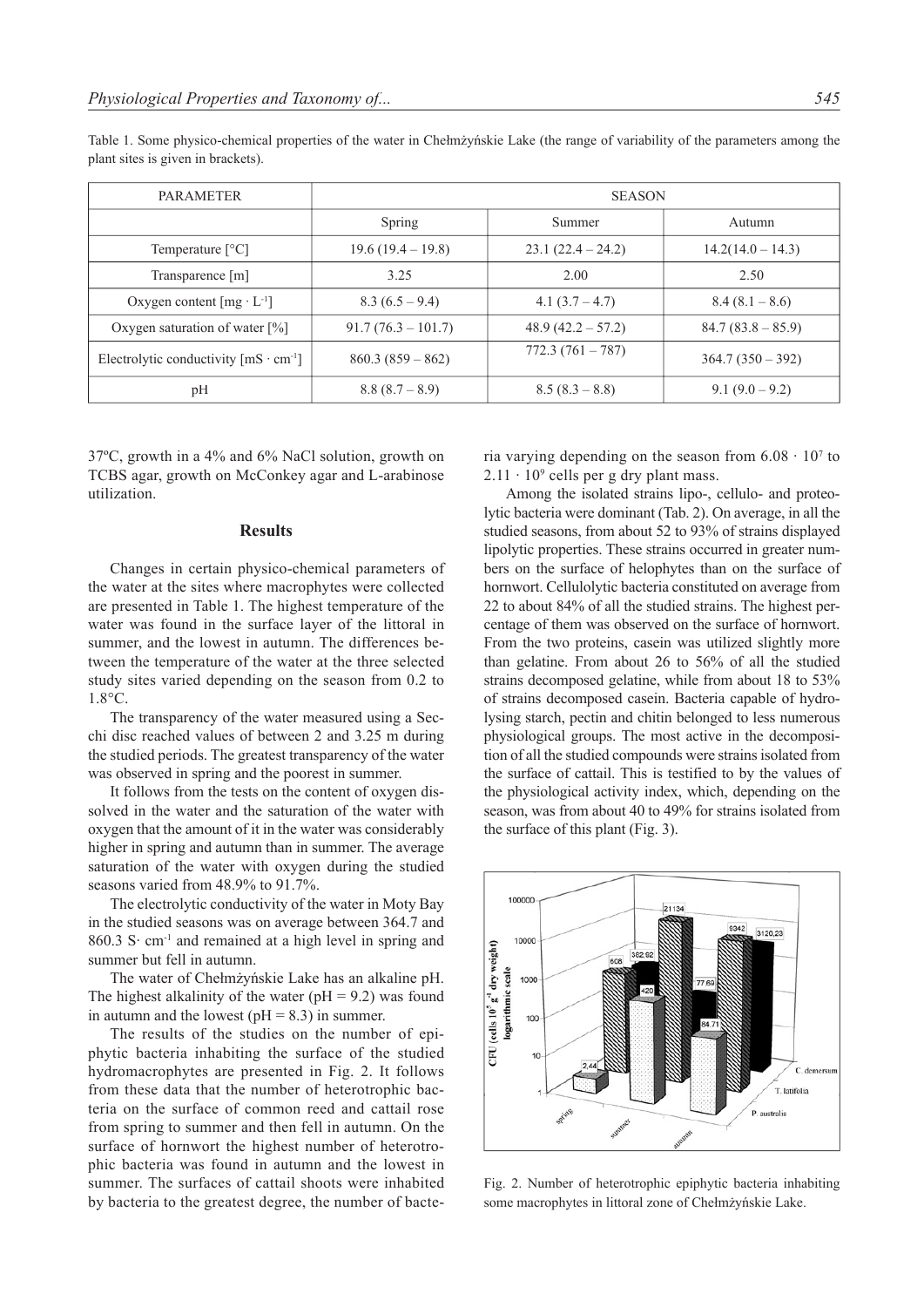| Season  |              | Bacteria decomposing (in $\%$ ) |          |        |        |           |        |        |  |
|---------|--------------|---------------------------------|----------|--------|--------|-----------|--------|--------|--|
|         | Plant        | casein                          | gelatine | lipids | starch | cellulose | pectin | chitin |  |
|         | P. australis | 43                              | 46       | 45     | 26     | 74        | 0      |        |  |
| Spring  | T. latifolia | 70                              | 70       | 90     | 71     | 21        | 3      | 25     |  |
|         | C. demersum  | 64                              | 72       | 23     |        | 86        | 4      |        |  |
| Summer  | P. australis | 2                               | 16       | 92     | 14     | 85        | 6      | 12     |  |
|         | T. latifolia | 50                              | 52       | 93     | 45     | 21        | ◠      | 22     |  |
|         | C. demersum  | 44                              | 51       | 55     | 17     | 91        | 8      | 10     |  |
|         | P. australis | 10                              | 17       | 75     | 49     | 54        | 10     | 16     |  |
| Autumn  | T. latifolia | 40                              | 46       | 95     | 45     | 24        | 6      | 27     |  |
|         | C. demersum  | 13                              | 31       | 79     | 25     | 76        | 19     | 11     |  |
| Average | P. australis | 18.3                            | 26.3     | 70.7   | 29.7   | 71.0      | 5.3    | 11.7   |  |
|         | T. latifolia | 53.3                            | 56.0     | 92.7   | 53.7   | 22.0      | 4.0    | 24.7   |  |
|         | C. demersum  | 40.3                            | 51.3     | 52.3   | 16.3   | 84.3      | 10.3   | 8.7    |  |

Table 2. Physiological properties of strains of epiphytic bacteria.

The generic composition of the isolated strains displayed distinct variability, linked to the species of plant and season. On the surface of common reed in spring and on the surface of hornwort in spring and summer, bacteria from the genus *Bacillus* were dominant, constituting from 56 to 80% of all the isolated species. Moreover, bacteria belonging to the group *Arthrobacter* - *Corynebacterium* and the genera *Alcaligenes* and *Flavobacterium* occurred in large numbers on the surface of the common reed. The surfaces of cattail were covered to the greatest degree by bacteria from the Enterobacteriaceae family and the genus *Aeromonas* (Tab. 3).

## **Discussion**

One of the most significant groups of microorganisms in water bodies are bacteria inhabiting permanent abiotic and living substrates. They abundantly inhabit the surface of upper plants as well as sea and freshwater algae [10, 11, 12, 13, 14]. In comparison with planktonic or benthic bacteria, these bacteria are more metabolically active [15, 16]. Their occurrence and distribution depends on many physical, chemical and biological factors.



Fig. 3. Coefficient of physiological activity (CA) of epiphytic bacteria.

From the data obtained in the present study, it follows that the number of heterotrophic epiphytic bacteria was characterized by seasonal variability. The high number of bacteria in the summer period is probably linked with the stimulating effect of several different factors at the same time. These include an increase in the temperature of the environment and greater proportion of allochtonic contamination. Organic substances produced by phytoplankton and macrophytes also have a great effect on the number of bacteria in water bodies. For example, Baker and Farr [17] state that duckweed (*Lemna minor*) can secrete into the environment from 1.1 to 2.6% of the total amount of carbon involved in the process of photosynthesis.

Microorganisms occurring in the natural environment are capable of decomposing and utilizing particulate organic matter (POM) and dissolved organic matter (DOM). The rate of the secondary production of bacteria in water bodies indicates that they utilize polimeric compounds in metabolic processes alongside small-particle compounds [1].

One of the most important groups of biopolimers occurring in waters is lipids [2]. They are produced by both plants and animals. As follows from the research presented in this paper and our earlier observations [18, 19], lipolytic bacteria constitute the most numerous physiological group among epiphytic bacteria. It follows from research by Donderski and Strzelczyk [20] that lipolytic bacteria were one of the most numerous groups of bacteria occurring in the water and bottom deposits of Lake Jeziorak.

A compound that occurs universally in plants is cellulose. With lignin and acidic polysaccharides, it is the building material of plant cell walls. According to Zdanowski [21] environmental factors like temperature, the degree of eutrophication of the environment and the pH of the water, have an influence on the decomposition of cellulose. In the climatic zone of our study site, the decomposition of cellulose takes place most intensively at higher temperatures in the period from May to October. It follows from the present study that the ability to decompose cellulose was displayed by a high percentage of bacteria (on average from about 22% to 84% of epiphytic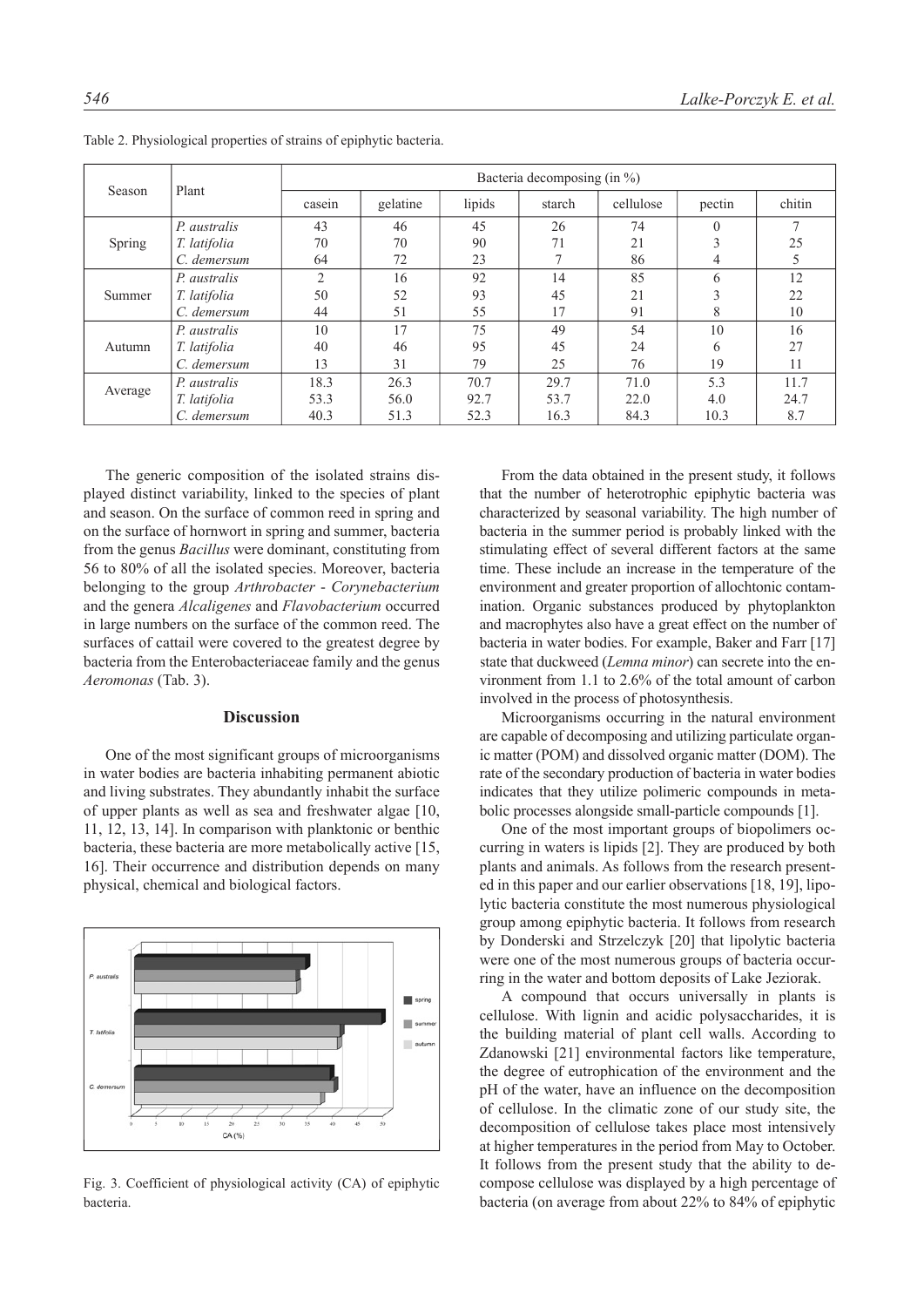|  |  |  |  |  | Table 3. Epiphytic bacteria occuring at three macrophyte species in Chełmzyńskie Lake (bacteria in %). |  |
|--|--|--|--|--|--------------------------------------------------------------------------------------------------------|--|
|--|--|--|--|--|--------------------------------------------------------------------------------------------------------|--|

|                                    | Plant            |                  |                  |                  |                  |                  |                  |                  |                  |
|------------------------------------|------------------|------------------|------------------|------------------|------------------|------------------|------------------|------------------|------------------|
| Bacteria                           | P. australis     |                  |                  | T. latifolia     |                  |                  | C. demersum      |                  |                  |
|                                    | a                | b                | $\mathbf c$      | a                | $\mathbf b$      | $\mathbf{C}$     | a                | b                | $\mathbf c$      |
| Enterobacteriaceae                 | $\theta$         | 6                | 5                | $\overline{0}$   | 35               | 41               | $\overline{4}$   | $\overline{2}$   | 12               |
| in them:                           |                  |                  |                  |                  |                  |                  |                  |                  |                  |
| Escherichia coli                   | $\theta$         | 4                | 1                | $\boldsymbol{0}$ | 10               | 25               | 2                | $\mathbf{0}$     | 6                |
| Enterobacter aerogenes             | $\theta$         | 1                | $\overline{c}$   | $\mathbf{0}$     | 20               | 16               | 1                | $\mathbf{0}$     | $\overline{c}$   |
| Klepsiella sp.                     | $\mathbf{0}$     | 1                | $\overline{c}$   | $\mathbf{0}$     | $\boldsymbol{0}$ | $\theta$         | $\overline{0}$   | $\boldsymbol{0}$ | $\overline{4}$   |
| Hafnia alvei                       | $\theta$         | $\overline{0}$   | $\theta$         | $\theta$         | $\theta$         | $\theta$         | 1                | $\overline{2}$   | $\overline{2}$   |
| Erwinia stewartii                  | $\theta$         | $\theta$         | $\theta$         | $\mathbf{0}$     | $\mathfrak{2}$   | $\theta$         | $\theta$         | $\overline{0}$   | $\boldsymbol{0}$ |
| Serratia sp.                       | $\theta$         | $\mathbf{0}$     | $\overline{0}$   | $\mathbf{0}$     | 3                | $\mathbf{0}$     | $\theta$         | $\theta$         | $\boldsymbol{0}$ |
| Bacillus sp.                       | 56               | $\mathbf{1}$     | $\overline{4}$   | $\overline{3}$   | $\overline{4}$   | 6                | 80               | 62               | $\overline{7}$   |
| in them:                           |                  |                  |                  |                  |                  |                  |                  |                  |                  |
| <b>Bacillus</b> cereus             | 10               | 1                | $\overline{c}$   | $\boldsymbol{0}$ | 4                | $\mathbf{1}$     | 10               | 25               | $\theta$         |
| <b>Bacillus</b> firmus             | 46               | $\theta$         | $\overline{2}$   | $\theta$         | $\theta$         | $\overline{2}$   | 66               | 26               | 7                |
| <b>Bacillus</b> pumilis            | $\theta$         | $\mathbf{0}$     | $\theta$         | $\mathbf{0}$     | $\theta$         | $\overline{0}$   | $\overline{4}$   | 11               | $\overline{0}$   |
| Bacillus megaterium                | $\mathbf{0}$     | $\mathbf{0}$     | $\theta$         | $\mathbf{1}$     | $\theta$         | $\theta$         | $\theta$         | $\theta$         | $\Omega$         |
| Flavobacterium sp.                 | 14               | $\tau$           | 25               | $\overline{4}$   | $\overline{4}$   | 3                | $\theta$         | $\mathbf{1}$     | 15               |
| Flexibacter- Cytophaga<br>in them: | $\mathbf{0}$     | 11               | $\,8\,$          | 10               | 5                | $\boldsymbol{7}$ | $\theta$         | 7                | 18               |
| Cytophaga fermentas                | $\theta$         | $\mathbf{0}$     | $\overline{c}$   | $\mathbf{0}$     | $\boldsymbol{0}$ | $\mathbf{0}$     | $\theta$         | 6                | 7                |
| Cytophaga salmonicolor             | $\boldsymbol{0}$ | $\boldsymbol{0}$ | $\overline{0}$   | $\overline{0}$   | 3                | 3                | $\theta$         | $\boldsymbol{0}$ | 5                |
|                                    |                  |                  |                  |                  |                  |                  | $\theta$         | $\overline{4}$   |                  |
| Aeromonas sp.                      | $\boldsymbol{0}$ | $\overline{0}$   | $\overline{4}$   | 35               | 37               | 14               |                  |                  | $\overline{4}$   |
| in them:                           |                  |                  |                  |                  |                  |                  |                  |                  |                  |
| Aeromonas hydrofila                | $\theta$         | $\mathbf{0}$     | $\overline{0}$   | 6                | $\mathfrak{2}$   | 5                | $\theta$         | 4                | 2                |
| Vibrio sp.                         | $\boldsymbol{0}$ | $\overline{0}$   | $\boldsymbol{0}$ | $\boldsymbol{0}$ | $\boldsymbol{0}$ | $\mathbf{1}$     | $\theta$         | $\theta$         | $\theta$         |
| Alcaligenes sp.                    | 25               | $\mathbf{1}$     | 32               | 26               | 3                | 7                | 7                | $\theta$         | $\boldsymbol{0}$ |
| in them:                           |                  |                  |                  |                  |                  |                  |                  |                  |                  |
| Alcaligenes denitryficans          | $\boldsymbol{0}$ | $\boldsymbol{0}$ | $\boldsymbol{0}$ | 6                | $\boldsymbol{0}$ | $\mathbf{1}$     | 4                | $\boldsymbol{0}$ | $\mathbf{0}$     |
| Alcaligenes faecalis               | $\mathbf Q$      | 1                | 6                | $\overline{4}$   | $\mathbf{1}$     | $\overline{2}$   | 2                | $\mathbf{0}$     | $\theta$         |
| Alcaligenes piechaudii             | $\theta$         | $\boldsymbol{0}$ | $\overline{0}$   | $\mathbf{0}$     | $\boldsymbol{0}$ | 1                | 1                | $\theta$         | $\boldsymbol{0}$ |
| Pseudomonas sp.<br>in them:        | $\mathbf{1}$     | $\overline{3}$   | $\overline{3}$   | $\theta$         | $\overline{2}$   | $\overline{3}$   | $\overline{3}$   | 6                | $\overline{5}$   |
| Pseudomonas fluorescens            | 1                | $\overline{c}$   | $\mathbf{1}$     | $\boldsymbol{0}$ | $\mathfrak{2}$   | $\boldsymbol{0}$ | 1                | $\overline{4}$   | $\overline{c}$   |
| Achromobacter sp.                  | $\overline{4}$   | 6                | $\boldsymbol{0}$ | 5                | $\boldsymbol{0}$ | 6                | 6                | $\overline{7}$   | 9                |
| Arthrobacter-Corynebacterium       | $\boldsymbol{0}$ | 58               | 15               | 13               | $\overline{4}$   | 8                | $\mathbf{0}$     | 5                | 30               |
| Acinetobacter sp.                  | $\boldsymbol{0}$ | $\boldsymbol{0}$ | $\sqrt{2}$       | $\boldsymbol{0}$ | $\boldsymbol{0}$ | $\boldsymbol{0}$ | $\boldsymbol{0}$ | $\boldsymbol{0}$ | $\boldsymbol{0}$ |
| Bordetella bronchiseptica          | $\boldsymbol{0}$ | $\overline{4}$   | $\mathbf{1}$     | $\boldsymbol{0}$ | $\boldsymbol{0}$ | $\overline{2}$   | $\boldsymbol{0}$ | $\boldsymbol{0}$ | $\boldsymbol{0}$ |
| Agrobacterium sp.                  | $\boldsymbol{0}$ | $\overline{3}$   | $\mathbf{1}$     | $\boldsymbol{0}$ | $\boldsymbol{0}$ | $\boldsymbol{0}$ | $\boldsymbol{0}$ | $\boldsymbol{0}$ | $\overline{0}$   |
| Staphylococcus sp.                 | $\boldsymbol{0}$ | $\boldsymbol{0}$ | $\boldsymbol{0}$ | $\overline{4}$   | $\sqrt{6}$       | $\overline{c}$   | $\boldsymbol{0}$ | $\boldsymbol{0}$ | $\overline{0}$   |
| Micrococcus sp.                    | $\boldsymbol{0}$ | $\boldsymbol{0}$ | $\mathbf{0}$     | $\boldsymbol{0}$ | $\boldsymbol{0}$ | $\overline{0}$   | $\overline{0}$   | 6                | $\overline{0}$   |
| in them:                           |                  |                  |                  |                  |                  |                  |                  |                  |                  |
| Micrococcus roseus                 | $\boldsymbol{0}$ | $\bf{0}$         | $\boldsymbol{0}$ | $\boldsymbol{0}$ | $\boldsymbol{0}$ | $\boldsymbol{0}$ | $\boldsymbol{0}$ | $\mathbf{1}$     | $\mathbf{0}$     |
| Micrococcus varians                | $\boldsymbol{0}$ | $\boldsymbol{0}$ | $\boldsymbol{0}$ | $\boldsymbol{0}$ | $\boldsymbol{0}$ | $\boldsymbol{0}$ | $\boldsymbol{0}$ | $\sqrt{2}$       | $\boldsymbol{0}$ |

Explanations: a – spring, b – summer, c - autumn

bacteria). However, epiphytic bacteria isolated from the submerged surfaces of common reed and cattail in the littoral zone of Lake Jeziorak displayed this property on average in only 20 to 31% of cases [18]. In the water of Chełmżyńskie Lake cellulolytic bacteria constituted, depending on the season and the site where the sample was taken, from about 13 to 21% of the total number of isolated strains [22].

Proteolytic bacteria constitute an important physiological group among microorganisms occurring in lakes. Paluch and Niewolak [23] drew attention to the numerous occurrence of bacteria decomposing protein in the water of Lake Jeziorak. The common occurrence of this group of bacteria results from the widespread presence of various types of proteins in waters. According to Donderski and Strzelczyk [20] proteolytic strains occur more often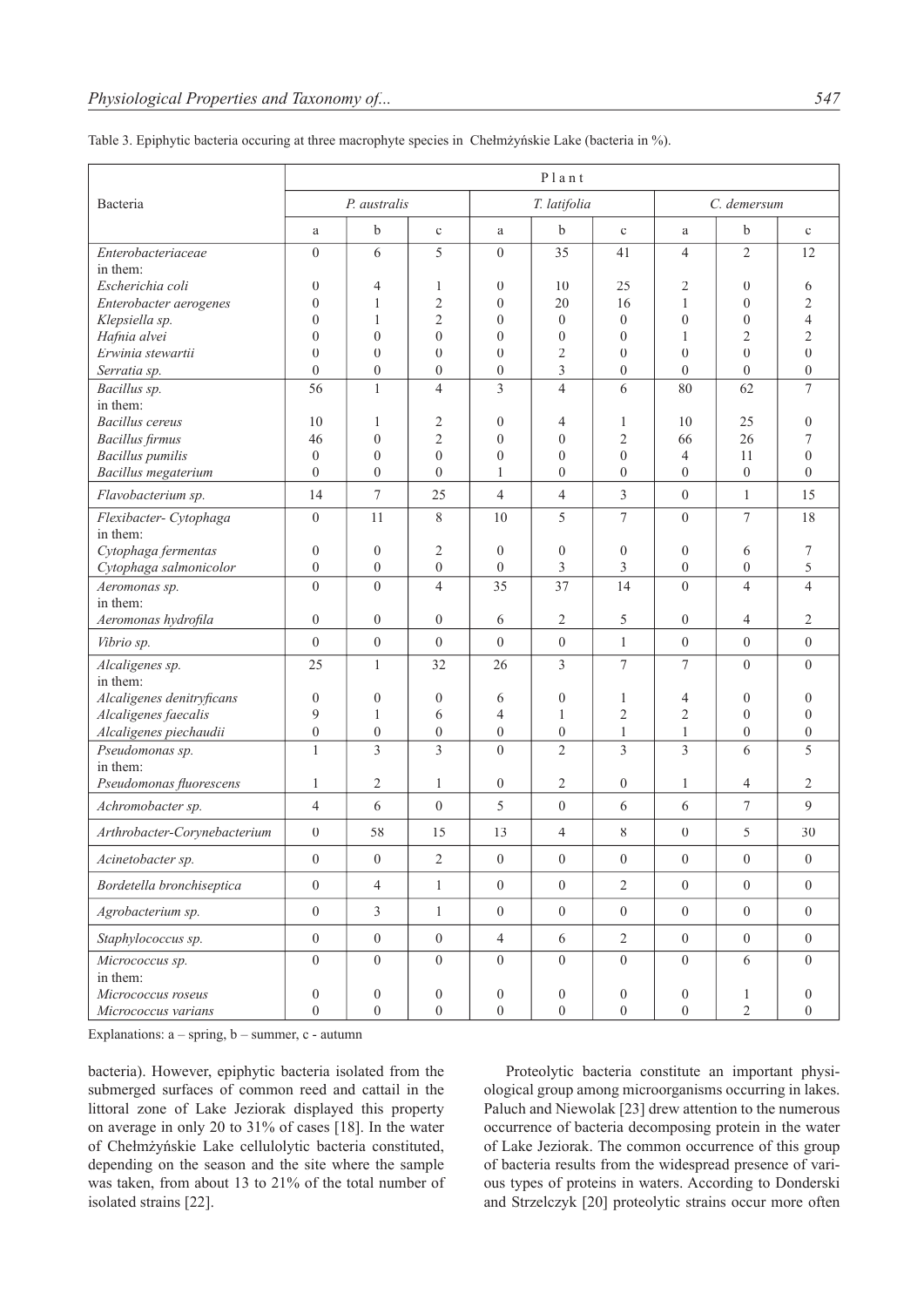in bottom deposits of lakes than in the water depths. It follows from the study by Donderski and Kalwasińska [22] that proteolytic bacteria constituted on average about 35% of all heterotrophic strains in the water of Chełmżyńskie Lake. However, among bacteria inhabiting the surfaces of the plants studied in the present paper, this property was displayed on average, depending on the substrate used, by between 18 and 56% of heterotrophic bacteria.

One of the compounds least accessible to bacteria isolated from the surfaces of the studied plants was chitinaminopolysaccharide, one of the building components of many organisms, mainly protozoa, nematodes, Annelida, Crustacea and insects. We also find it in the cell walls of fungi. Bacteria that decompose chitin utilize it as a source of carbon and nitrogen. According to Donderski [24], the activity of chitinase synthesized by aquatic bacteria is the highest in the pH range of 6-7. As follows from research by Donderski and Strzelczyk [20] and Donderski and Trzebiatowska [25], in bottom deposits of lakes chitinolytic bacteria constituted on average from 0.6 to 28.0% of heterotrophic bacteria. A relatively high percentage of chinolytic bacteria was found by Mudryk [26] in the littoral lakes of the Baltic (from 4 to 43% in the water and from 2 to 34% in the bottom deposits).

According to Baker and Farr [27] and Hossel and Baker [28] the generic composition of epiphytic bacteria is similar to the composition of the bacterial population in the surrounding water. As follows from research by Donderski and Kalwasińska [22] on the generic composition of planktonic bacteria in Chełmżyńskie Lake, the most commonly occurring genera were *Flavobacterium*, *Alcaligenes* and *Aeromonas*. In the present paper, apart from the genera of bacteria mentioned above, a high percentage of bacteria from the group *Arthrobacter-Corynebacterium*, the genus *Bacillus* and the Enterobacteriaceae family was observed on the surfaces of plants (depending on the season and the species of plant).

Research by Lalke-Porczyk [18] on the generic composition of epiphytic bacteria growing on six different species of macrophytes in the littoral zone of Lake Jeziorak demonstrates that bacteria from the group *Flavobacterium-Cytophaga* occurred most often among epiphytic bacteria (on average during the year they constituted 18% of the total number of heterotrophic bacteria). These bacteria belong to the most commonly occurring in waters [20]. The high proportion of this group of bacteria among the total number of heterotrophic planktonic and epiphytic bacteria probably results from their resistance to sunlight. These bacteria display a great ability to produce pigments which protect them from the lethal effect of sunlight, particularly UV [29].

The numerous occurrence among epiphytic bacteria of representatives of the Enterobacteriaceae family may indicate contamination of the water by faeces, probably coming from waterfowl nesting in this area. The genus *Bacillus*, well-represented among epiphytic bacteria, deserves attention. Donderski and Strzelczyk [20] noticed the high proportion of these bacteria in the water depths of lakes. These bacilli occur abundantly in soil and the rhizosphere of plants. Their occurrence among epiphytic bacteria should be linked with precipitation and run-off waters from the drainage area, which, when they fall into the water body, remain in the strip of vegetation in the littoral zone. Certain species of bacteria from the genus *Bacillus* take part in the utilization of compounds found in industrial waste [30]. These bacilli easily move from the soil and water onto plants. According to Święcicka and Hauschild [31] these bacteria can provide plants with nitrogen assimilated from the atmosphere; they also impede the development of pathogenic bacteria, producing antibiotic substances, including some with fungicidal properties. They display an ability to decompose dead plant tissue containing aromatic compounds, pectin, starch and to a lesser degree cellulose.

Similarly, bacteria from the group *Arthrobacter-Corynebacterium* can be supposed to originate from the soil. Representatives of the genus *Arthrobacter* belong to autochtonic soil microflora. Many strains from this group inhabit the surfaces of land plants, often causing disease [32].

# **Conclusions**

- 1. Number of bacteria growing on helophytes, i.e. common reed and cattail increased from spring to summer, and then decreased in autumn.
- 2. On the surface of hornwort the number of heterotrophic bacteria increased throughout the whole vegetative season.
- 3. Among all of the isolated strains lipolytic, cellulolytic and proteolytic bacteria were dominant.
- 4. Bacteria isolated from the surface of cattail were characterized by the potentially highest physiological activity.
- 5. Generic composition of the isolated strains changed with the development of the macrophytes and depended on the species of plant.
- 6. Among strains inhabiting surface of the hydromacrophytes dominated bacteria from the genera *Bacillus, Alcaligenes*, *Flavobacterium*, *Aeromonas*, the group *Arthrobacter*- *Corynebacterium* and the family Enterobacteriaceae.

# **References**

- 1. CHRÓST R. J. Microbial ectoenzymes in aquatic environments. In: Aquatic Microbial Ecology: Biochemical and Molecular Approaches. (Overbeck J., Chróst R.J. eds.), Springer – Verlag, New York, pp 47 – 78, **1990**.
- 2. MÜNSTER U., ALBRECHT D. Dissolved organic matter: Analysis of composition and function by a molecular-biochemical approach. In: Microbial Ecology of Lake Pluβsee. (Overbeck J., Chróst R. J. eds.) Springer - Verlag, New York, pp 24 – 62, **1994**.
- 3. DAUBNER I. Mikrobiologia vody. Slov. Akad. Vied. Bratislava. **1967**.
- 4. FERRER E. B., STAPERT E. M., SOKOLSKI W. T. A me-